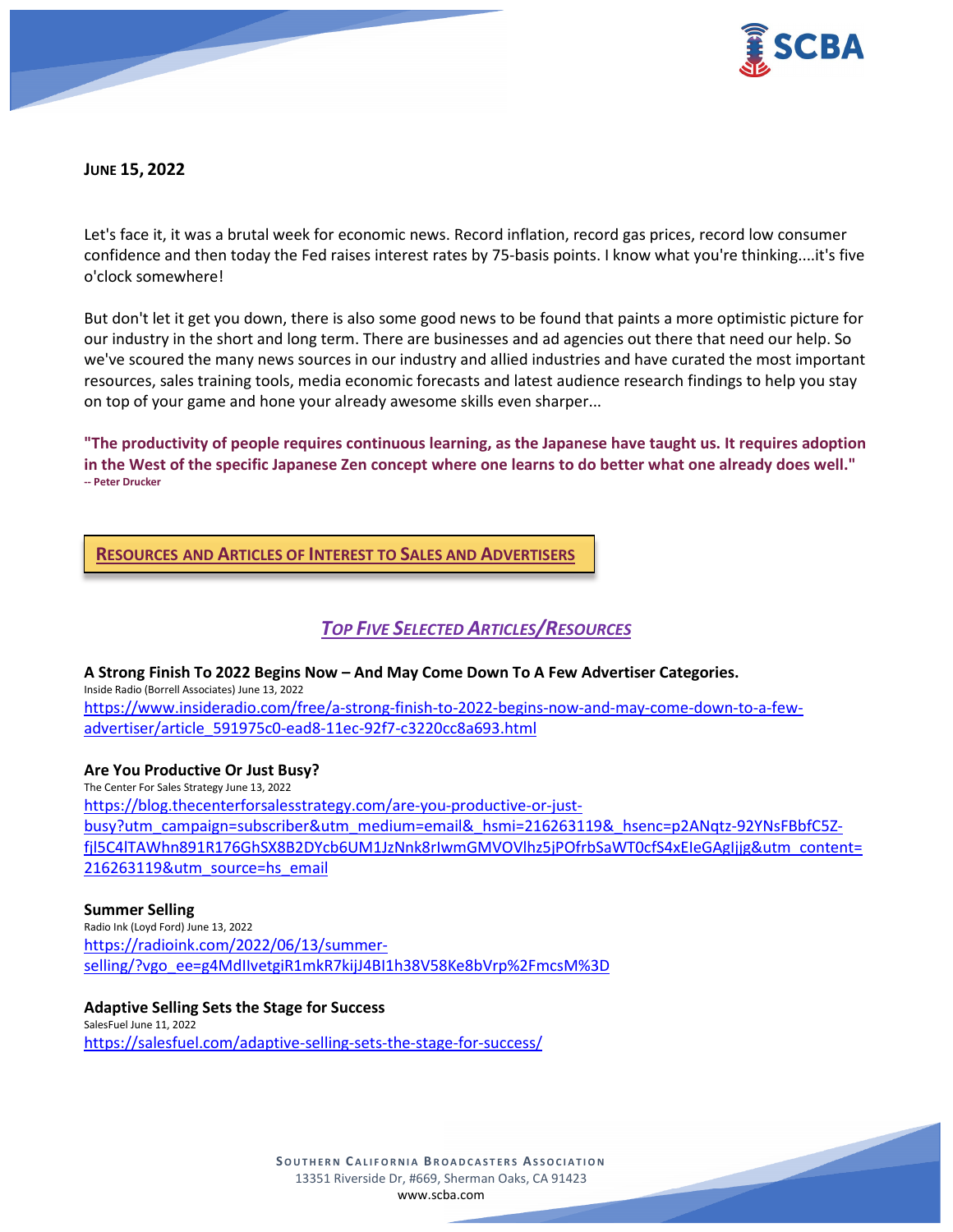

#### **Americans Hit**

**The Road Memorial Day Weekend – With The Radio On.** Inside Radio (Katz Sound Answers Blog) June 10, 2022 [https://www.insideradio.com/free/americans-hit-the-road-memorial-day-weekend-with-the-radio](https://www.insideradio.com/free/americans-hit-the-road-memorial-day-weekend-with-the-radio-on/article_42c9056e-e88b-11ec-8d05-0faec01b912f.html)[on/article\\_42c9056e-e88b-11ec-8d05-0faec01b912f.html](https://www.insideradio.com/free/americans-hit-the-road-memorial-day-weekend-with-the-radio-on/article_42c9056e-e88b-11ec-8d05-0faec01b912f.html)

# *CURATED ARTICLES/RESOURCES FOR REFERENCE, BACKGROUND AND TRACKING*

#### **Study: Time Spent With Audio On Mobile Devices To Increase.** Inside Radio (eMarketer) June 15, 2022

[https://www.insideradio.com/free/study-time-spent-with-audio-on-mobile-devices-to](https://www.insideradio.com/free/study-time-spent-with-audio-on-mobile-devices-to-increase/article_15367d78-ec7a-11ec-b58e-d3e377c0174e.html)[increase/article\\_15367d78-ec7a-11ec-b58e-d3e377c0174e.html](https://www.insideradio.com/free/study-time-spent-with-audio-on-mobile-devices-to-increase/article_15367d78-ec7a-11ec-b58e-d3e377c0174e.html)

**Why Pharmaceutical Companies Are Increasing Their Radio Ad Spend.** Inside Radio (Miller Kaplan/Audio Active) June 14, 2022 [https://www.insideradio.com/free/why-pharmaceutical-companies-are-increasing-their-radio-ad](https://www.insideradio.com/free/why-pharmaceutical-companies-are-increasing-their-radio-ad-spend/article_43e10476-ebb3-11ec-bd5c-7f5a41f83754.html)[spend/article\\_43e10476-ebb3-11ec-bd5c-7f5a41f83754.html](https://www.insideradio.com/free/why-pharmaceutical-companies-are-increasing-their-radio-ad-spend/article_43e10476-ebb3-11ec-bd5c-7f5a41f83754.html)

#### **Mastercard: Back-to-school sales to rise 7.5% with department stores a 'winner'**

Chain Store Age June 14, 2022 [https://chainstoreage.com/mastercard-back-school-sales-rise-75-department-stores](https://chainstoreage.com/mastercard-back-school-sales-rise-75-department-stores-winner?oly_enc_id=8319H4585489H7M&utm_source=omeda&utm_medium=email&utm_campaign=NL_CSA+Day+Breaker&utm_keyword=)[winner?oly\\_enc\\_id=8319H4585489H7M&utm\\_source=omeda&utm\\_medium=email&utm\\_campaign=NL\\_CSA+D](https://chainstoreage.com/mastercard-back-school-sales-rise-75-department-stores-winner?oly_enc_id=8319H4585489H7M&utm_source=omeda&utm_medium=email&utm_campaign=NL_CSA+Day+Breaker&utm_keyword=) [ay+Breaker&utm\\_keyword=](https://chainstoreage.com/mastercard-back-school-sales-rise-75-department-stores-winner?oly_enc_id=8319H4585489H7M&utm_source=omeda&utm_medium=email&utm_campaign=NL_CSA+Day+Breaker&utm_keyword=)

#### **Katz Study: Gubernatorial Candidates Benefitted From 'Early And Often' Radio Ad Strategy.**

Inside Radio June 13, 2022 [https://www.insideradio.com/free/katz-study-gubernatorial-candidates-benefitted-from-early-and-often-radio](https://www.insideradio.com/free/katz-study-gubernatorial-candidates-benefitted-from-early-and-often-radio-ad-strategy/article_2b996628-ead8-11ec-8399-af1174f6458d.html)[ad-strategy/article\\_2b996628-ead8-11ec-8399-af1174f6458d.html](https://www.insideradio.com/free/katz-study-gubernatorial-candidates-benefitted-from-early-and-often-radio-ad-strategy/article_2b996628-ead8-11ec-8399-af1174f6458d.html)

## **Sonic Branding Is Becoming More Prevalent As Brands Focus On Their Sonic Identity.**

Inside Radio (Best Audio Brands) June 13, 2022 [https://www.insideradio.com/free/sonic-branding-is-becoming-more-prevalent-as-brands-focus-on-their-sonic](https://www.insideradio.com/free/sonic-branding-is-becoming-more-prevalent-as-brands-focus-on-their-sonic-identity/article_bedef980-ead7-11ec-800d-73f4f812955c.html)[identity/article\\_bedef980-ead7-11ec-800d-73f4f812955c.html](https://www.insideradio.com/free/sonic-branding-is-becoming-more-prevalent-as-brands-focus-on-their-sonic-identity/article_bedef980-ead7-11ec-800d-73f4f812955c.html)

#### **A Book and a \$1 Bill**

Radio Ink (Rick Fink) June 13, 2022 [https://radioink.com/2022/06/13/a-book-and-a-1](https://radioink.com/2022/06/13/a-book-and-a-1-bill/?vgo_ee=g4MdIIvetgiR1mkR7kijJ4BI1h38V58Ke8bVrp%2FmcsM%3D) [bill/?vgo\\_ee=g4MdIIvetgiR1mkR7kijJ4BI1h38V58Ke8bVrp%2FmcsM%3D](https://radioink.com/2022/06/13/a-book-and-a-1-bill/?vgo_ee=g4MdIIvetgiR1mkR7kijJ4BI1h38V58Ke8bVrp%2FmcsM%3D)

## **GroupM Unveils CTV 'Viewability' Initiative, Finds As Much As 10% Of Ads Delivered With TV 'Off'**

Media Post June 13, 2022 <https://www.mediapost.com/publications/article/374724/groupm-unveils-ctv-viewability-initiative-finds.html>

#### **Down-Selling Can Save A Valuable Sale**

SalesFuel June 11, 2022 <https://salesfuel.com/down-selling-can-save-a-valuable-sale/>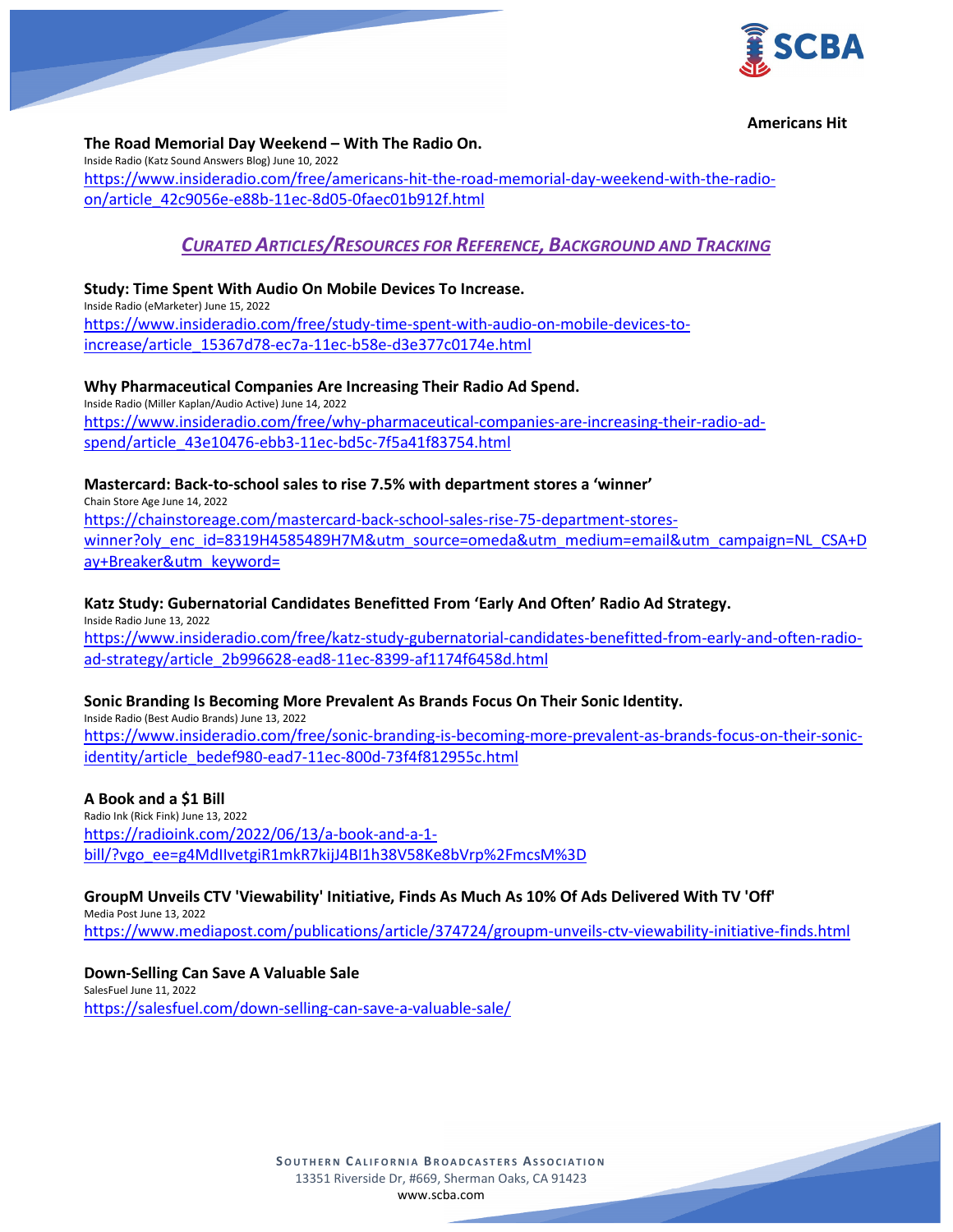

**Good Things Happen When You Dress for Success** SalesFuel June 11, 2022 <https://salesfuel.com/good-things-happen-when-you-dress-for-success/>

**Radio Delivers an Effective Mix of Major League Sports Fans by Ethnicity and Gender.** Inside Radio (The Media Audit) June 10, 2022 [https://www.insideradio.com/free/radio-delivers-an-effective-mix-of-major-league-sports-fans-by-ethnicity](https://www.insideradio.com/free/radio-delivers-an-effective-mix-of-major-league-sports-fans-by-ethnicity-and-gender/article_be302426-e88b-11ec-8762-8f4b490c06c6.html)[and-gender/article\\_be302426-e88b-11ec-8762-8f4b490c06c6.html](https://www.insideradio.com/free/radio-delivers-an-effective-mix-of-major-league-sports-fans-by-ethnicity-and-gender/article_be302426-e88b-11ec-8762-8f4b490c06c6.html)

**The Face of the American Shopper Is Changing**

**Data from the 2020 census shows the U.S. population is more multicultural than ever, something CPG brands can't ignore** ANA June 9, 2022 [https://www.ana.net/magazines/show/id/forward-2022-06-bluechip-multicultural](https://www.ana.net/magazines/show/id/forward-2022-06-bluechip-multicultural-shop?st3=220614newsstndnon&utm_source=informz&utm_medium=email&utm_campaign=220614-newsstandnow-non&_zs=FANij1&_zl=UfrP8)[shop?st3=220614newsstndnon&utm\\_source=informz&utm\\_medium=email&utm\\_campaign=220614](https://www.ana.net/magazines/show/id/forward-2022-06-bluechip-multicultural-shop?st3=220614newsstndnon&utm_source=informz&utm_medium=email&utm_campaign=220614-newsstandnow-non&_zs=FANij1&_zl=UfrP8) [newsstandnow-non&\\_zs=FANij1&\\_zl=UfrP8](https://www.ana.net/magazines/show/id/forward-2022-06-bluechip-multicultural-shop?st3=220614newsstndnon&utm_source=informz&utm_medium=email&utm_campaign=220614-newsstandnow-non&_zs=FANij1&_zl=UfrP8)

**Radio Can Help Jewelry Retailers Outshine Their Competition**

RAB Radio Matters Blog June 7, 2022 <https://radiomatters.org/index.php/2022/06/07/radio-can-help-jewelry-retailers-outshine-their-competition/>

**RESOURCES AND ARTICLES OF INTEREST TO MANAGERS FOR PLANNING AND FORECASTING:**

# *TOP FIVE SELECTED ARTICLES/RESOURCES*

## **Magna: 11% U.S. Growth On Tap For 2022, With Audio Up 5.7%.**

Inside Radio June 15, 2022 [https://www.insideradio.com/free/magna-11-u-s-growth-on-tap-for-2022-with-audio-up-5-7/article\\_392145ec](https://www.insideradio.com/free/magna-11-u-s-growth-on-tap-for-2022-with-audio-up-5-7/article_392145ec-ec7a-11ec-9416-b3c4e4ae5920.html)[ec7a-11ec-9416-b3c4e4ae5920.html](https://www.insideradio.com/free/magna-11-u-s-growth-on-tap-for-2022-with-audio-up-5-7/article_392145ec-ec7a-11ec-9416-b3c4e4ae5920.html)

## **6 Ways to Improve Pipeline Efficiency**

The Center For Sales Strategy (Dean Moothart) June 15, 2022 [https://blog.thecenterforsalesstrategy.com/6-ways-to-improve-pipeline](https://blog.thecenterforsalesstrategy.com/6-ways-to-improve-pipeline-efficiency?utm_campaign=subscriber&utm_medium=email&_hsmi=216606454&_hsenc=p2ANqtz--ksUqMJzgJ8Z3rHtVcMDrHelre4P7UiU8uMegQnk20wDV-8DU8T2Xp20nU9LSnfWwi1UrrS--3qvkADsXf89edZFcAUQ&utm_content=216606454&utm_source=hs_email)[efficiency?utm\\_campaign=subscriber&utm\\_medium=email&\\_hsmi=216606454&\\_hsenc=p2ANqtz-](https://blog.thecenterforsalesstrategy.com/6-ways-to-improve-pipeline-efficiency?utm_campaign=subscriber&utm_medium=email&_hsmi=216606454&_hsenc=p2ANqtz--ksUqMJzgJ8Z3rHtVcMDrHelre4P7UiU8uMegQnk20wDV-8DU8T2Xp20nU9LSnfWwi1UrrS--3qvkADsXf89edZFcAUQ&utm_content=216606454&utm_source=hs_email) [ksUqMJzgJ8Z3rHtVcMDrHelre4P7UiU8uMegQnk20wDV-8DU8T2Xp20nU9LSnfWwi1UrrS--](https://blog.thecenterforsalesstrategy.com/6-ways-to-improve-pipeline-efficiency?utm_campaign=subscriber&utm_medium=email&_hsmi=216606454&_hsenc=p2ANqtz--ksUqMJzgJ8Z3rHtVcMDrHelre4P7UiU8uMegQnk20wDV-8DU8T2Xp20nU9LSnfWwi1UrrS--3qvkADsXf89edZFcAUQ&utm_content=216606454&utm_source=hs_email) [3qvkADsXf89edZFcAUQ&utm\\_content=216606454&utm\\_source=hs\\_email](https://blog.thecenterforsalesstrategy.com/6-ways-to-improve-pipeline-efficiency?utm_campaign=subscriber&utm_medium=email&_hsmi=216606454&_hsenc=p2ANqtz--ksUqMJzgJ8Z3rHtVcMDrHelre4P7UiU8uMegQnk20wDV-8DU8T2Xp20nU9LSnfWwi1UrrS--3qvkADsXf89edZFcAUQ&utm_content=216606454&utm_source=hs_email)

# **Despite Economic Headwinds Agencies Forecast A Strong Ad Market For Second Half In The Year**

Forbes June 14, 2022 [https://www.forbes.com/sites/bradadgate/2022/06/14/despite-economic-headwinds-agencies-forecast-a](https://www.forbes.com/sites/bradadgate/2022/06/14/despite-economic-headwinds-agencies-forecast-a-strong-ad-market-for-second-half-in-the-year/?sh=2b1ab7e029cf)[strong-ad-market-for-second-half-in-the-year/?sh=2b1ab7e029cf](https://www.forbes.com/sites/bradadgate/2022/06/14/despite-economic-headwinds-agencies-forecast-a-strong-ad-market-for-second-half-in-the-year/?sh=2b1ab7e029cf)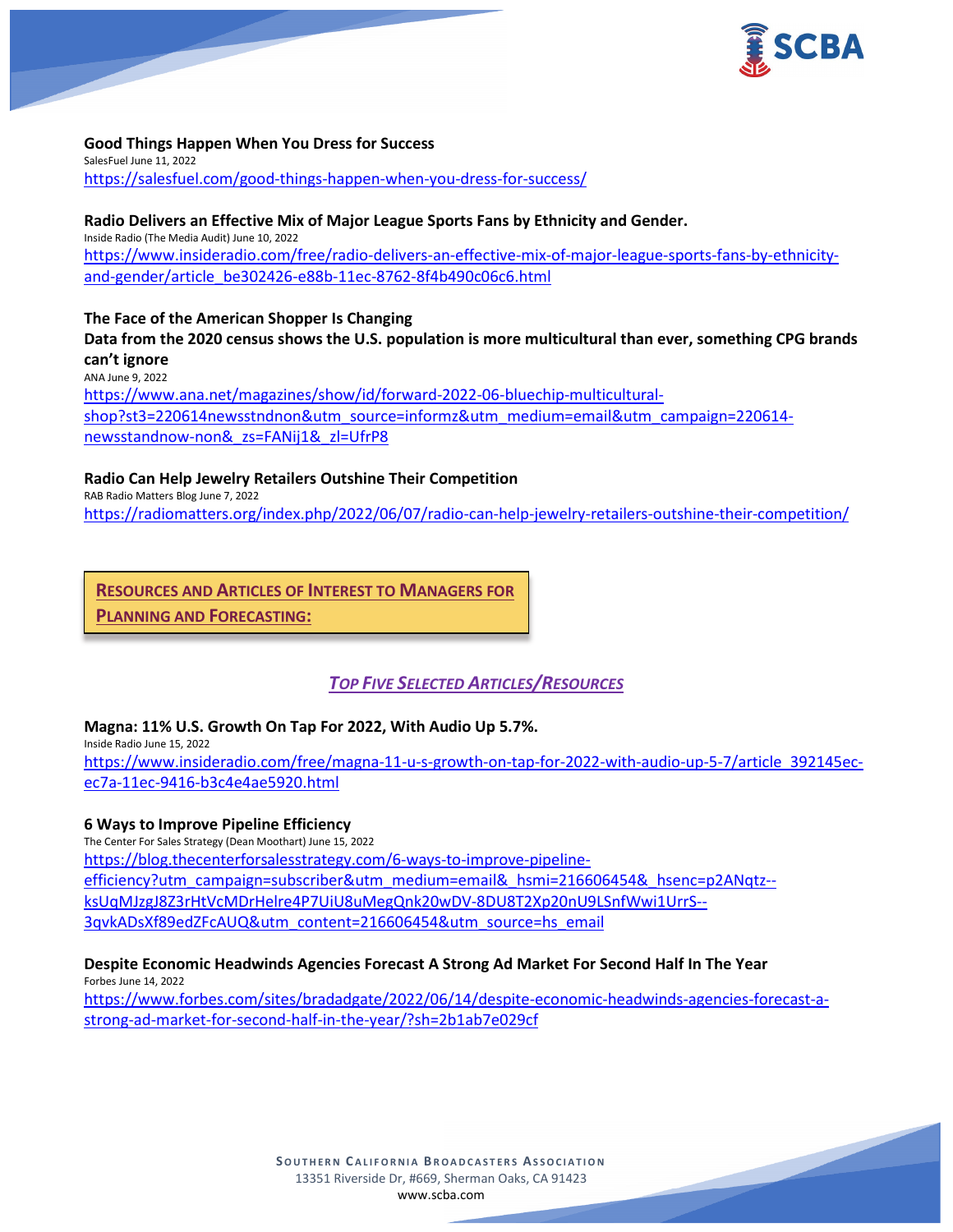

### **Five Things You Need To Know From Borrell's Latest Ad Forecast.**

Inside Radio June 13, 2022 [https://www.insideradio.com/free/five-things-you-need-to-know-from-borrell-s-latest-ad](https://www.insideradio.com/free/five-things-you-need-to-know-from-borrell-s-latest-ad-forecast/article_e8401dfe-ead7-11ec-8224-8fdaf9ac279f.html)[forecast/article\\_e8401dfe-ead7-11ec-8224-8fdaf9ac279f.html](https://www.insideradio.com/free/five-things-you-need-to-know-from-borrell-s-latest-ad-forecast/article_e8401dfe-ead7-11ec-8224-8fdaf9ac279f.html)

### **Online Advertising Braces For Rocky Road**

MediaPost June 13, 2022 <https://www.mediapost.com/publications/article/374743/online-advertising-braces-for-rocky-road.html>

# *CURATED ARTICLES/RESOURCES FOR REFERENCE, BACKGROUND AND TRACKING*

**Nielsen One Alpha Will Show Ad Campaign Business 'Outcomes' Data** MediaPost June 15, 2022 [https://www.mediapost.com/publications/article/374777/nielsen-one-alpha-will-show-ad-campaign](https://www.mediapost.com/publications/article/374777/nielsen-one-alpha-will-show-ad-campaign-business.html?utm_source=newsletter&utm_medium=email&utm_content=readmore&utm_campaign=126593&hashid=XOWE7PwdT4-lekA7MLbhQg)[business.html?utm\\_source=newsletter&utm\\_medium=email&utm\\_content=readmore&utm\\_campaign=126593](https://www.mediapost.com/publications/article/374777/nielsen-one-alpha-will-show-ad-campaign-business.html?utm_source=newsletter&utm_medium=email&utm_content=readmore&utm_campaign=126593&hashid=XOWE7PwdT4-lekA7MLbhQg) [&hashid=XOWE7PwdT4-lekA7MLbhQg](https://www.mediapost.com/publications/article/374777/nielsen-one-alpha-will-show-ad-campaign-business.html?utm_source=newsletter&utm_medium=email&utm_content=readmore&utm_campaign=126593&hashid=XOWE7PwdT4-lekA7MLbhQg)

## **GroupM Tempers 2022 Ad Forecast; Sees Podcasting As A Bright Spot In Audio.**

Inside Radio June 14, 2022 [https://www.insideradio.com/podcastnewsdaily/groupm-tempers-2022-ad-forecast-sees-podcasting-as-a](https://www.insideradio.com/podcastnewsdaily/groupm-tempers-2022-ad-forecast-sees-podcasting-as-a-bright-spot-in-audio/article_5cd2f80e-ebfe-11ec-822a-03e2bbd56a78.html)[bright-spot-in-audio/article\\_5cd2f80e-ebfe-11ec-822a-03e2bbd56a78.html](https://www.insideradio.com/podcastnewsdaily/groupm-tempers-2022-ad-forecast-sees-podcasting-as-a-bright-spot-in-audio/article_5cd2f80e-ebfe-11ec-822a-03e2bbd56a78.html)

#### **Magna Also Revises 2022 Downward, 'Planets' Realign Again**

MediaPost June 14, 2022 [https://www.mediapost.com/publications/article/374763/magna-also-revises-2022-downward-planets](https://www.mediapost.com/publications/article/374763/magna-also-revises-2022-downward-planets-realig.html?utm_source=newsletter&utm_medium=email&utm_content=headline&utm_campaign=126580&hashid=XOWE7PwdT4-lekA7MLbhQg)[realig.html?utm\\_source=newsletter&utm\\_medium=email&utm\\_content=headline&utm\\_campaign=126580&ha](https://www.mediapost.com/publications/article/374763/magna-also-revises-2022-downward-planets-realig.html?utm_source=newsletter&utm_medium=email&utm_content=headline&utm_campaign=126580&hashid=XOWE7PwdT4-lekA7MLbhQg) [shid=XOWE7PwdT4-lekA7MLbhQg](https://www.mediapost.com/publications/article/374763/magna-also-revises-2022-downward-planets-realig.html?utm_source=newsletter&utm_medium=email&utm_content=headline&utm_campaign=126580&hashid=XOWE7PwdT4-lekA7MLbhQg)

## **Google To Reportedly Let Ad Rivals Place YouTube Ads In EU Antitrust Probe**

MediaPost June 13, 2022 [https://www.mediapost.com/publications/article/374742/google-to-reportedly-let-ad-rivals-place-youtube](https://www.mediapost.com/publications/article/374742/google-to-reportedly-let-ad-rivals-place-youtube-a.html?utm_source=newsletter&utm_medium=email&utm_content=headline&utm_campaign=126573&hashid=3ryQP86FTTiyUS5w5BYR2g)[a.html?utm\\_source=newsletter&utm\\_medium=email&utm\\_content=headline&utm\\_campaign=126573&hashid](https://www.mediapost.com/publications/article/374742/google-to-reportedly-let-ad-rivals-place-youtube-a.html?utm_source=newsletter&utm_medium=email&utm_content=headline&utm_campaign=126573&hashid=3ryQP86FTTiyUS5w5BYR2g) [=3ryQP86FTTiyUS5w5BYR2g](https://www.mediapost.com/publications/article/374742/google-to-reportedly-let-ad-rivals-place-youtube-a.html?utm_source=newsletter&utm_medium=email&utm_content=headline&utm_campaign=126573&hashid=3ryQP86FTTiyUS5w5BYR2g)

#### **Tech is bracing itself as Lina Khan's FTC agenda takes off**

Protocol June 13, 2022 <https://www.protocol.com/policy/khan-ftc-anniversary-privacy-kids>

#### **CEO Confidence Falls To Decade Low, But Few Predict Recession**

Chief Executive June 13, 2022 <https://chiefexecutive.net/ceo-confidence-falls-to-decade-low-but-few-predict-recession/>

#### **Are You Helping or Micromanaging?**

SalesFuel June 11, 2022 <https://salesfuel.com/are-you-helping-or-micromanaging/>

> **SOUTHERN C ALIFORNIA B ROADCASTERS ASSOCIATION** 13351 Riverside Dr, #669, Sherman Oaks, CA 91423 [www.scba.com](http://www.scba.com/)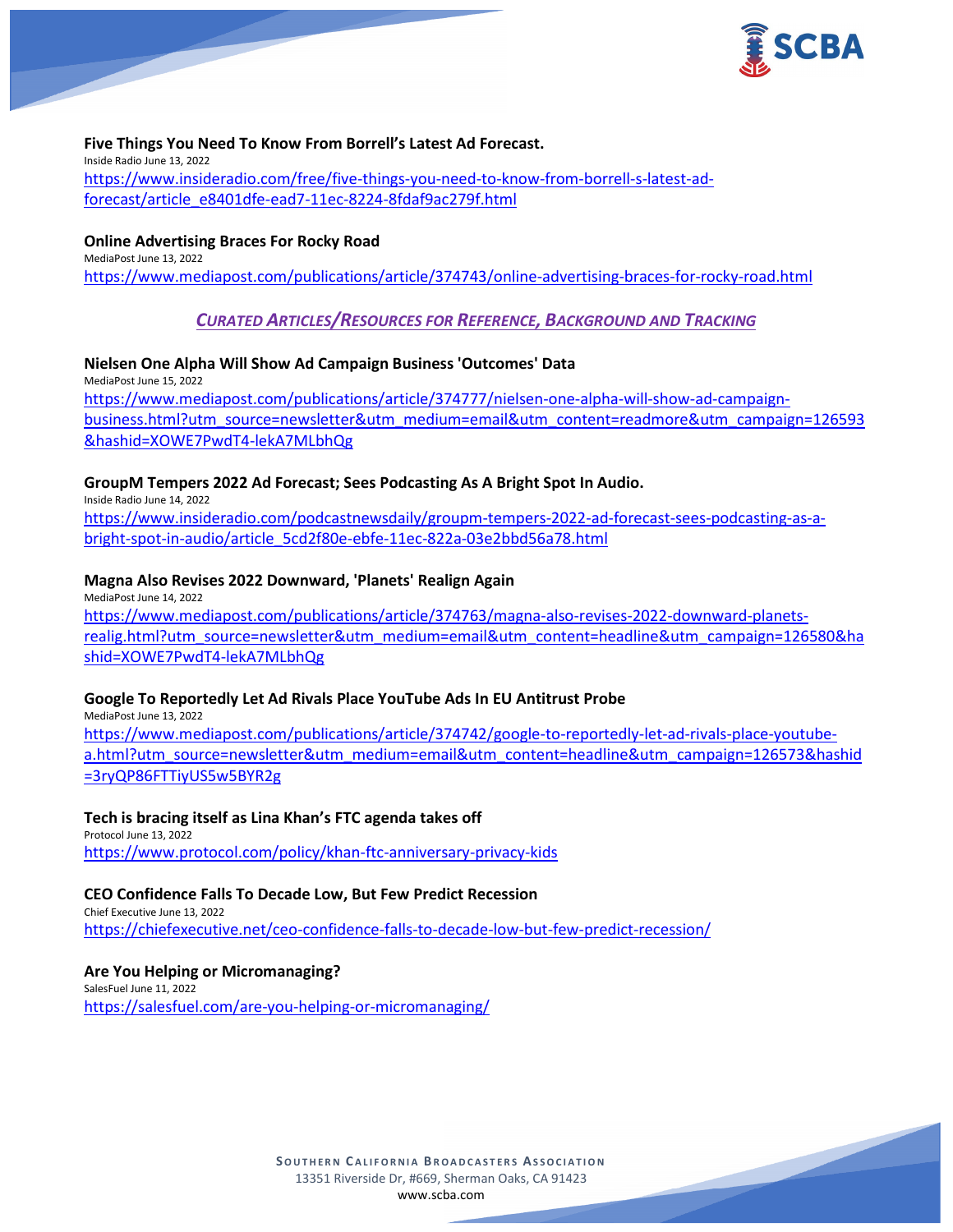

#### **As TV Upfront Begins, Modest Pricing Gains Expected: NBCU, Disney, Fox Moving** MediaPost June 10, 2022 [https://www.mediapost.com/publications/article/374687/as-tv-upfront-begins-modest-pricing-gains-](https://www.mediapost.com/publications/article/374687/as-tv-upfront-begins-modest-pricing-gains-expecte.html)

[expecte.html](https://www.mediapost.com/publications/article/374687/as-tv-upfront-begins-modest-pricing-gains-expecte.html)

#### **Consumer sentiment plunges to record low amid surging inflation**

CNN Business June 10, 2022 <https://www.cnn.com/2022/06/10/business/consumer-sentiment-preliminary-june-inflation/index.html>

# **Music Industry's Willing To Talk, But Says Royalty Deal That Discounts Streaming Rates Is A No-Go.** Inside Radio June 10, 2022

[https://www.insideradio.com/free/music-industry-s-willing-to-talk-but-says-royalty-deal-that-discounts](https://www.insideradio.com/free/music-industry-s-willing-to-talk-but-says-royalty-deal-that-discounts-streaming-rates-is/article_5ffb1c08-e8ef-11ec-ba57-23415a99eec9.html)[streaming-rates-is/article\\_5ffb1c08-e8ef-11ec-ba57-23415a99eec9.html](https://www.insideradio.com/free/music-industry-s-willing-to-talk-but-says-royalty-deal-that-discounts-streaming-rates-is/article_5ffb1c08-e8ef-11ec-ba57-23415a99eec9.html)

## **Ad Industry Blasts Federal Opt-In Privacy Proposal**

MediaPost June 9, 2022 [https://www.mediapost.com/publications/article/374659/ad-industry-blasts-federal-opt-in-privacy](https://www.mediapost.com/publications/article/374659/ad-industry-blasts-federal-opt-in-privacy-proposal.html?utm_source=newsletter&utm_medium=email&utm_content=readmore&utm_campaign=126559&hashid=CKfKjD-IQuCPkoXp87oXHg)[proposal.html?utm\\_source=newsletter&utm\\_medium=email&utm\\_content=readmore&utm\\_campaign=126559](https://www.mediapost.com/publications/article/374659/ad-industry-blasts-federal-opt-in-privacy-proposal.html?utm_source=newsletter&utm_medium=email&utm_content=readmore&utm_campaign=126559&hashid=CKfKjD-IQuCPkoXp87oXHg) [&hashid=CKfKjD-IQuCPkoXp87oXHg](https://www.mediapost.com/publications/article/374659/ad-industry-blasts-federal-opt-in-privacy-proposal.html?utm_source=newsletter&utm_medium=email&utm_content=readmore&utm_campaign=126559&hashid=CKfKjD-IQuCPkoXp87oXHg)

## **Nielsen PPM Audience Weekly Trends**

**Here are the audience trends for our PPM markets for June Week 1 (May 26 - June 1, 2022). This week includes the Memorial Day Holiday weekend. Cume numbers are stable or up across markets and there is some modest dip in AQH likely due to Holiday listening patterns having some disruption on TSL.**

## **Los Angeles (Metro 12+ Population 11,369,600)**

**AQH:**

Jan Monthly - 580,600 Feb Monthly - 620,100 Mar Monthly - 608,100

Apr Monthly - 619,500 May Monthly - 641,100

Jun Week 1 - 597,800

## **Cume:**

Jan Monthly - 9,902,300 Feb Monthly -10,026,000 Mar Monthly - 10,149,100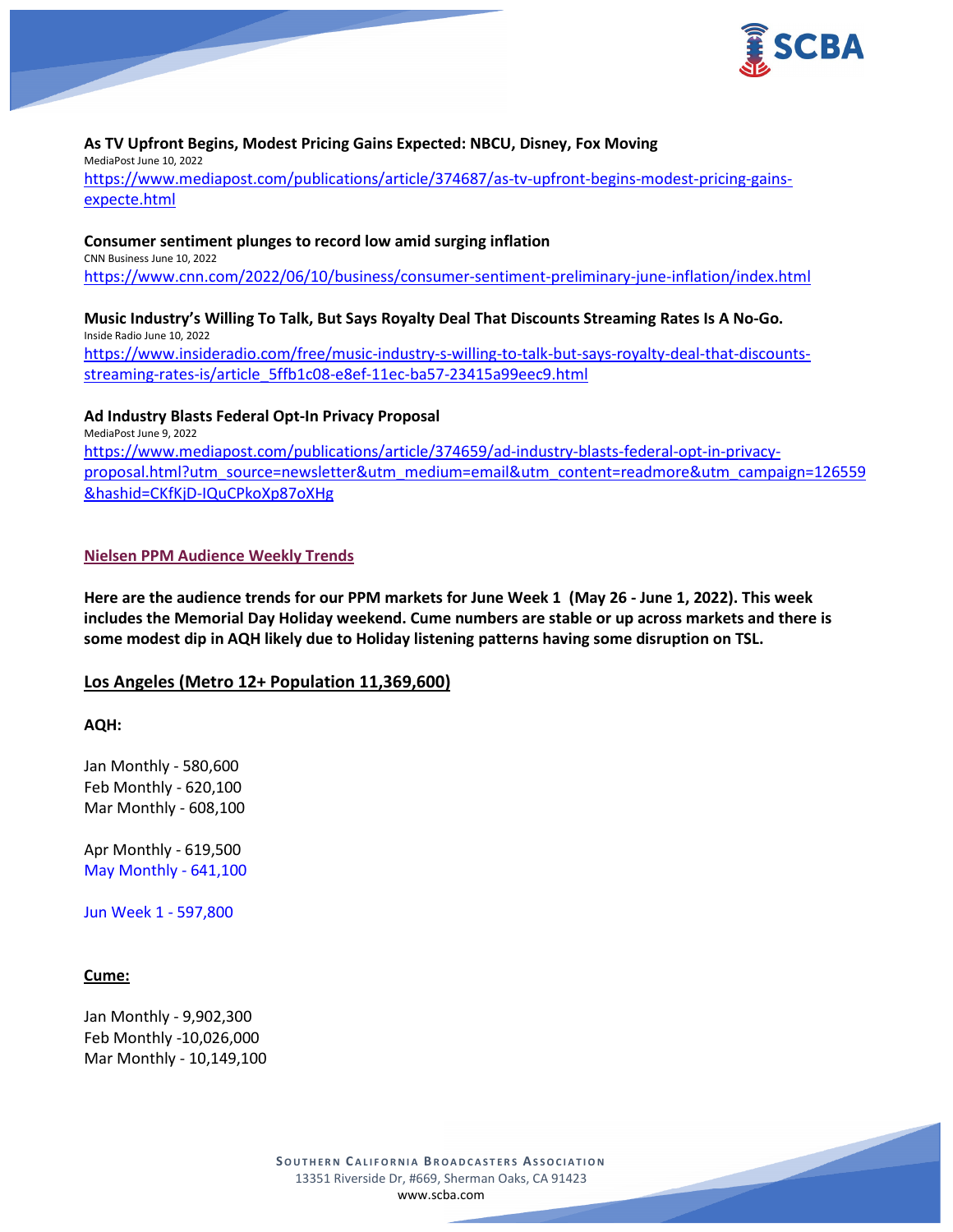



Apr Monthly - 10,166,500 May Monthly - 10,139,200

Jun Week 1 - 10,108,800

# **Riverside/San Bernardino (Metro 12+ Population 2,172,100)**

**AQH:**

Jan Monthly - 99,400 Feb Monthly -113,800 Mar Monthly - 124,500

Apr Monthly - 123,400 May Monthly - 124,200

Jun Week 1 - 115,300

## **Cume:**

Jan Monthly - 1,810,400 Feb Monthly - 1,894,000 Mar Monthly - 1,921,700

Apr Monthly - 1,873,700 May Monthly - 1,917,700

Jun Week 1 - 1,962,700

# **San Diego (Metro 12+ Population 2,881,200)**

#### **AQH:**

Jan Monthly - 119,000 Feb Monthly - 124,000 Mar Monthly - 124,800

Apr Monthly - 128,300 May Monthly - 126,800

Jun Week 1 - 119,000